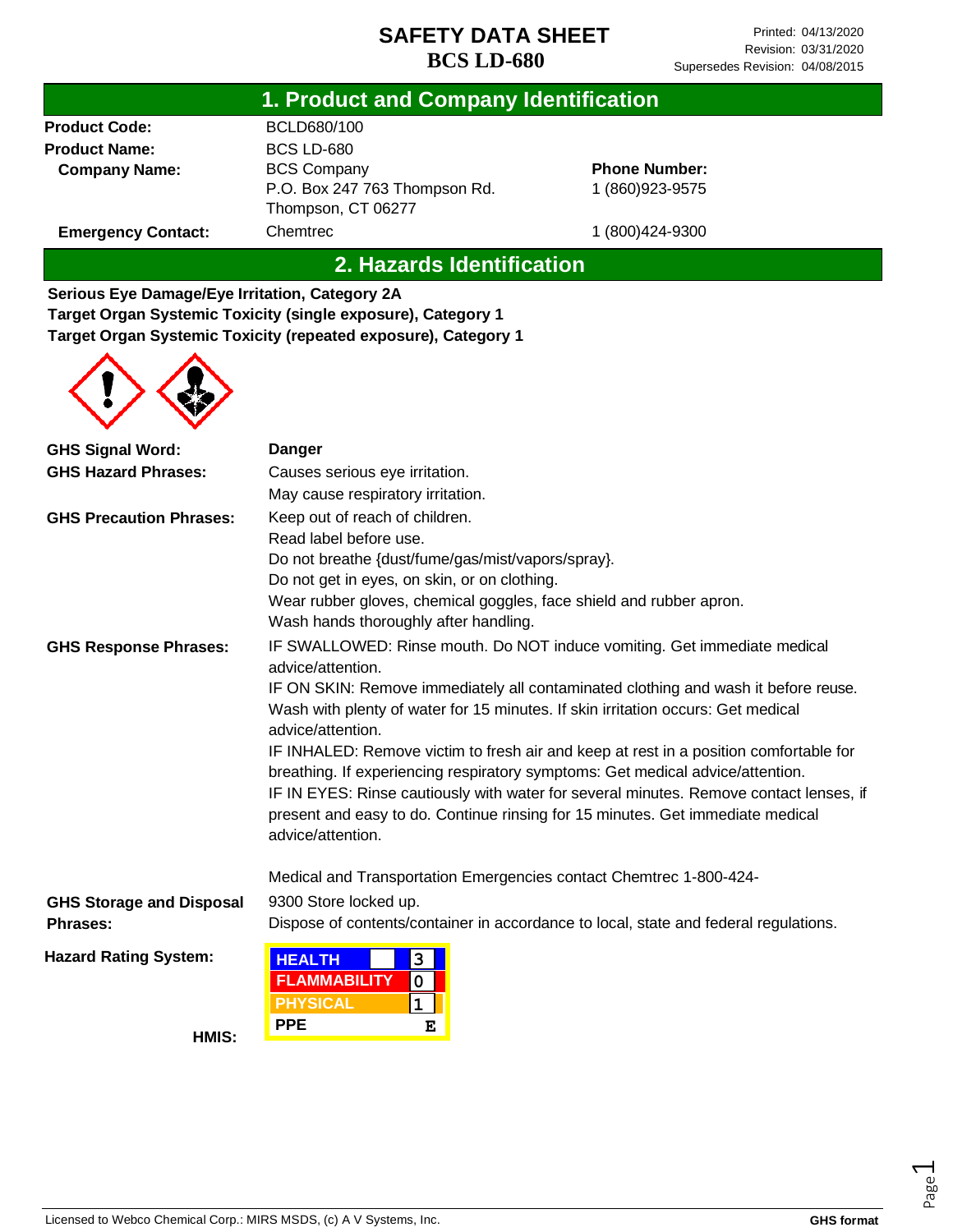#### **Potential Health Effects (Acute and Chronic):**

|                                                      |                    |                                             | 3. Composition/Information on Ingredients                                                                                                                                                                                                                                                                                                                                                                                                                                                                                                      |
|------------------------------------------------------|--------------------|---------------------------------------------|------------------------------------------------------------------------------------------------------------------------------------------------------------------------------------------------------------------------------------------------------------------------------------------------------------------------------------------------------------------------------------------------------------------------------------------------------------------------------------------------------------------------------------------------|
| CAS#                                                 |                    | <b>Hazardous Components (Chemical Name)</b> | Concentration                                                                                                                                                                                                                                                                                                                                                                                                                                                                                                                                  |
| 14808-60-7                                           | Quartz             |                                             | >99.0%                                                                                                                                                                                                                                                                                                                                                                                                                                                                                                                                         |
| 1344-28-1                                            | Aluminum oxide     |                                             | < 0.8 %                                                                                                                                                                                                                                                                                                                                                                                                                                                                                                                                        |
| 1309-37-1                                            | Iron oxide (Fe2O3) |                                             | < 0.1 %                                                                                                                                                                                                                                                                                                                                                                                                                                                                                                                                        |
| 13463-67-7                                           | Titanium dioxide   |                                             | < 0.1 %                                                                                                                                                                                                                                                                                                                                                                                                                                                                                                                                        |
|                                                      |                    |                                             | <b>4. First Aid Measures</b>                                                                                                                                                                                                                                                                                                                                                                                                                                                                                                                   |
| <b>Emergency and First Aid</b><br><b>Procedures:</b> |                    | No data available.                          |                                                                                                                                                                                                                                                                                                                                                                                                                                                                                                                                                |
| In Case of Inhalation:                               |                    | immediate medical advice/attention.         | Immediately move victim to fresh air. If experiencing respiratory symptoms: Get                                                                                                                                                                                                                                                                                                                                                                                                                                                                |
| In Case of Skin Contact:                             |                    | occurs: Get medical advice/attention.       | Brush off loose excess material. Flush thoroughly with fresh, tepid water for 15 minutes.<br>Discard contaminated clothing and footwear or wash before reuse. If skin irritation                                                                                                                                                                                                                                                                                                                                                               |
| In Case of Eye Contact:                              |                    |                                             | Immediately flush eyes with large amounts of fresh, tepid water for at least 15 minutes.<br>Hold eyelids open to ensure complete irrigation of eye and lid tissues. Tilt head to the<br>side and irrigate the eye from the bridge of the nose to the outside of the face. Keep<br>run-off from entering the other eye, mouth or ear. Washing eye within the first few<br>seconds is essential to achieve maximum effectiveness. Remove contact lenses, if<br>present and easy to do. Continue rinsing. If eye irritation persists, get medical |

**In Case of Ingestion:** Do not induce vomiting. Rinse mouth with fresh, Tepid water, then immediately drink 4-8 oz. or milk or water. Never give anything by mouth to an unconscious person. If vomiting occurs, keep airways open. Keep head lower than hips to prevent aspiration into the lungs. Get medical advice/attention.

advice/attention.

| <b>5. Fire Fighting Measures</b>                                                                  |                                                                                                                                                 |                                                                               |  |  |
|---------------------------------------------------------------------------------------------------|-------------------------------------------------------------------------------------------------------------------------------------------------|-------------------------------------------------------------------------------|--|--|
| Flash Pt:                                                                                         | No data.                                                                                                                                        |                                                                               |  |  |
| <b>Explosive Limits:</b>                                                                          | LEL: No data.                                                                                                                                   | UEL: No data.                                                                 |  |  |
| <b>Autoignition Pt:</b>                                                                           | No data.                                                                                                                                        |                                                                               |  |  |
| Suitable Extinguishing Media: Dry chemical, CO2, sand, earth, water spray or regular foam.        |                                                                                                                                                 |                                                                               |  |  |
| <b>Fire Fighting Instructions:</b>                                                                | As in any fire, wear a self-contained breathing apparatus in pressure-demand,<br>MSHA/NIOSH (approved or equivalent), and full protective gear. |                                                                               |  |  |
| <b>Flammable Properties and</b><br>Hazards:                                                       | No data available.                                                                                                                              |                                                                               |  |  |
| <b>6. Accidental Release Measures</b>                                                             |                                                                                                                                                 |                                                                               |  |  |
| <b>Protective Precautions,</b><br><b>Protective Equipment and</b><br><b>Emergency Procedures:</b> | NIOSH/MSHA approved respirator                                                                                                                  | Safety glasses, rubber or neoprene gloves. Wear chemical protective clothing. |  |  |
| <b>Steps To Be Taken In Case</b><br><b>Material Is Released Or</b><br>Spilled:                    |                                                                                                                                                 | Vacuum or sweep up material and place into a suitable disposal container.     |  |  |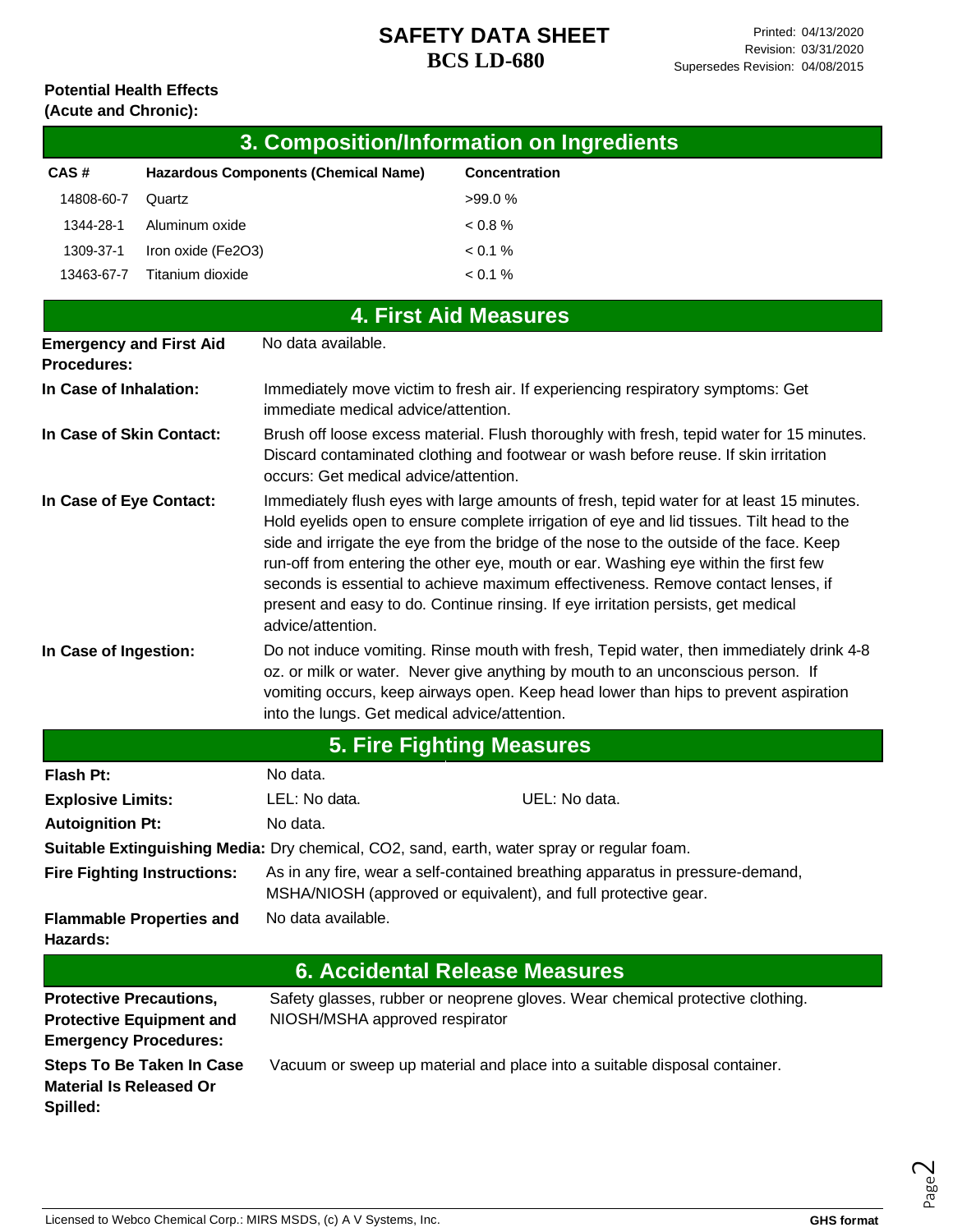# **7. Handling and Storage**

**Precautions To Be Taken in**  For industrial or institutional use only. **Handling:**

**Precautions To Be Taken in Storing:** Keep container closed when not in use. Store in a tightly closed container. Store in cool, dry area

| 8. Exposure Controls/Personal Protection                                          |                                   |                                                                                                                                                                                            |                                     |                           |                                                                                                                          |                     |
|-----------------------------------------------------------------------------------|-----------------------------------|--------------------------------------------------------------------------------------------------------------------------------------------------------------------------------------------|-------------------------------------|---------------------------|--------------------------------------------------------------------------------------------------------------------------|---------------------|
| CAS#                                                                              | <b>Partial Chemical Name</b>      |                                                                                                                                                                                            | <b>OSHA TWA</b>                     |                           | <b>ACGIH TWA</b>                                                                                                         | <b>Other Limits</b> |
| 14808-60-7                                                                        | Quartz                            |                                                                                                                                                                                            | PEL: 8825 ppm/(%SiO2+5)             |                           | TLV: 0.05 mg/m3 (R)                                                                                                      | No data.            |
| 1344-28-1                                                                         | Aluminum oxide                    |                                                                                                                                                                                            |                                     | PEL: 15 (dust); 5 (resp.) | TLV: 10 mg/m3 (E)                                                                                                        | No data.            |
| 1309-37-1                                                                         | Iron oxide (Fe2O3)                |                                                                                                                                                                                            | PEL: 10 mg/m3                       |                           | TLV: 5 mg/m3 (dust & fume)                                                                                               | No data.            |
| 13463-67-7                                                                        | Titanium dioxide                  |                                                                                                                                                                                            | PEL: 15 (dust) mg/m3                |                           | TLV: 10 mg/m3                                                                                                            | No data.            |
| <b>Respiratory Equipment</b><br>NIOSH/MSHA approved respirator<br>(Specify Type): |                                   |                                                                                                                                                                                            |                                     |                           |                                                                                                                          |                     |
| <b>Eye Protection:</b>                                                            |                                   | Safety glasses                                                                                                                                                                             |                                     |                           |                                                                                                                          |                     |
| <b>Protective Gloves:</b>                                                         |                                   | Rubber or neoprene gloves                                                                                                                                                                  |                                     |                           |                                                                                                                          |                     |
|                                                                                   | <b>Other Protective Clothing:</b> | Wear chemical protective clothing.                                                                                                                                                         |                                     |                           |                                                                                                                          |                     |
| <b>Engineering Controls</b><br>(Ventilation etc.):                                |                                   | airborne contaminants below the exposure limit.                                                                                                                                            |                                     |                           | Ventilation is normally required when handling or using this product to keep exposure to                                 |                     |
|                                                                                   |                                   | 9. Physical and Chemical Properties                                                                                                                                                        |                                     |                           |                                                                                                                          |                     |
| <b>Physical States:</b>                                                           |                                   | [ ] Liquid<br>[ ] Gas                                                                                                                                                                      | [X] Solid                           |                           |                                                                                                                          |                     |
| <b>Appearance and Odor:</b>                                                       |                                   | Appearance: White or Tan sand; granular, crushed, or ground.                                                                                                                               |                                     |                           |                                                                                                                          |                     |
| <b>Melting Point:</b>                                                             |                                   | Odor: No apparent odor.<br>270.00 C                                                                                                                                                        |                                     |                           |                                                                                                                          |                     |
| <b>Boiling Point:</b>                                                             |                                   | 320.00 C                                                                                                                                                                                   |                                     |                           |                                                                                                                          |                     |
| <b>Autoignition Pt:</b>                                                           |                                   | No data.                                                                                                                                                                                   |                                     |                           |                                                                                                                          |                     |
| <b>Flash Pt:</b>                                                                  |                                   | No data.                                                                                                                                                                                   |                                     |                           |                                                                                                                          |                     |
| LEL: No data.<br><b>Explosive Limits:</b>                                         |                                   |                                                                                                                                                                                            | UEL: No data.                       |                           |                                                                                                                          |                     |
| Specific Gravity (Water = 1): No data.                                            |                                   |                                                                                                                                                                                            |                                     |                           |                                                                                                                          |                     |
| mm Hg):                                                                           | Vapor Pressure (vs. Air or        | No data.                                                                                                                                                                                   |                                     |                           |                                                                                                                          |                     |
|                                                                                   | Vapor Density (vs. $Air = 1$ ):   | No data.                                                                                                                                                                                   |                                     |                           |                                                                                                                          |                     |
| <b>Evaporation Rate:</b>                                                          |                                   | No data.                                                                                                                                                                                   |                                     |                           |                                                                                                                          |                     |
| <b>Solubility in Water:</b>                                                       |                                   | 100                                                                                                                                                                                        |                                     |                           |                                                                                                                          |                     |
| <b>Percent Volatile:</b>                                                          |                                   | No data.                                                                                                                                                                                   |                                     |                           |                                                                                                                          |                     |
|                                                                                   |                                   |                                                                                                                                                                                            | <b>10. Stability and Reactivity</b> |                           |                                                                                                                          |                     |
| <b>Stability:</b>                                                                 |                                   | Unstable [ ]                                                                                                                                                                               | Stable [X]                          |                           |                                                                                                                          |                     |
| <b>Conditions To Avoid -</b><br>Instability:                                      |                                   | Avoid handling conditions which may allow for leaks and spills of this material. Do not<br>permit personnel to handle this product without proper training and/or protective<br>equipment. |                                     |                           |                                                                                                                          |                     |
| Avoid:                                                                            |                                   | <b>Incompatibility - Materials To Oxidizing materials.</b>                                                                                                                                 |                                     |                           |                                                                                                                          |                     |
| <b>Byproducts:</b>                                                                |                                   |                                                                                                                                                                                            |                                     |                           | Hazardous Decomposition Or Silica will dissolve in hydrofluoric acid and produce a corrosive gas, silicon tetrafluoride. |                     |
| <b>Possibility of Hazardous</b><br>Will occur [<br>$\mathbf{I}$                   |                                   |                                                                                                                                                                                            | Will not occur [X]                  |                           |                                                                                                                          |                     |

Page ന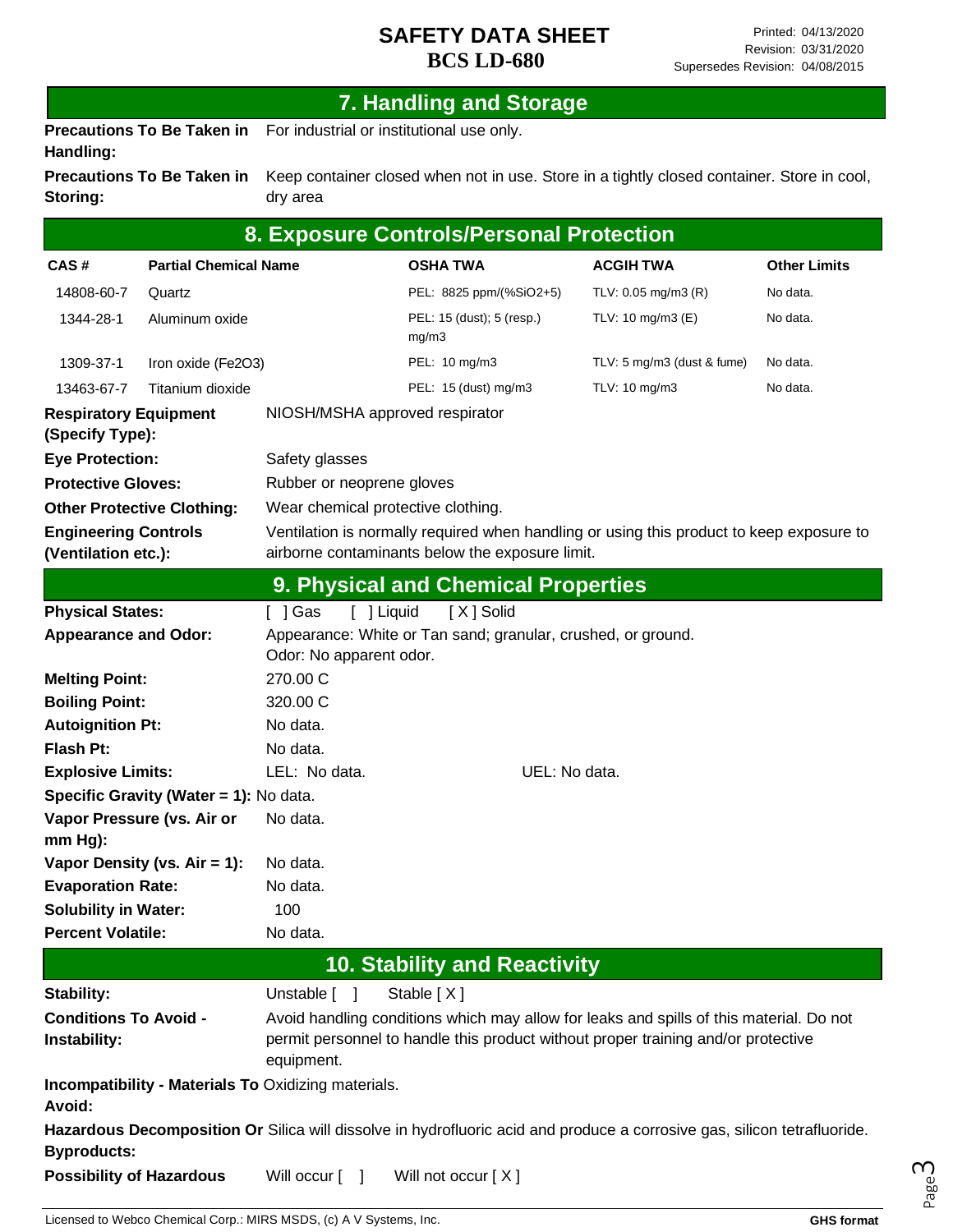**Reactions:** 

**Conditions To Avoid -**

No data available.

| <b>Hazardous Reactions:</b>                      |                                             |                                                 |                                                                       |                               |                                                                        |                                                                                      |
|--------------------------------------------------|---------------------------------------------|-------------------------------------------------|-----------------------------------------------------------------------|-------------------------------|------------------------------------------------------------------------|--------------------------------------------------------------------------------------|
|                                                  |                                             |                                                 | <b>11. Toxicological Information</b>                                  |                               |                                                                        |                                                                                      |
| <b>Toxicological Information:</b>                |                                             |                                                 | Eye contact, Skin contact, Ingestion                                  |                               |                                                                        |                                                                                      |
| <b>Irritation or Corrosion:</b>                  |                                             |                                                 | Eyes: May causes eye irritation.                                      |                               |                                                                        |                                                                                      |
|                                                  |                                             |                                                 |                                                                       |                               | Skin: Health injuries are not known or expected under normal use.      |                                                                                      |
|                                                  |                                             |                                                 |                                                                       |                               | Ingestion: Health injuries are not known or expected under normal use. |                                                                                      |
|                                                  |                                             | Inhalation:                                     |                                                                       |                               | May cause nose, throat, and lung irritation.                           |                                                                                      |
| Symptoms related to                              |                                             | Eyes:                                           | Redness, pain, irritation.                                            |                               |                                                                        |                                                                                      |
| <b>Toxicological</b>                             |                                             | Skin:                                           | No symptoms known or expected.                                        |                               |                                                                        |                                                                                      |
| <b>Characteristics:</b>                          |                                             |                                                 | Ingestion: No symptoms known or expected.                             |                               |                                                                        |                                                                                      |
|                                                  |                                             | Inhalation:                                     |                                                                       | Respiratory irritation, cough |                                                                        |                                                                                      |
| <b>Chronic Toxicological</b><br>Effects:         |                                             | CAS# 14808-60-7 If inhaled may be carcinogenic. |                                                                       |                               |                                                                        |                                                                                      |
| Carcinogenicity:                                 |                                             | NTP? No                                         | IARC Monographs? No                                                   |                               | <b>OSHA Regulated? No</b>                                              |                                                                                      |
|                                                  |                                             |                                                 | <b>12. Ecological Information</b>                                     |                               |                                                                        |                                                                                      |
| <b>General Ecological</b><br>Information:        |                                             |                                                 | This product has no known ecotoxicological effects.                   |                               |                                                                        |                                                                                      |
|                                                  |                                             |                                                 | <b>13. Disposal Considerations</b>                                    |                               |                                                                        |                                                                                      |
| <b>Waste Disposal Method:</b>                    |                                             |                                                 |                                                                       |                               |                                                                        | Dispose of contents/container in accordance to local, state and federal regulations. |
|                                                  |                                             |                                                 | <b>14. Transport Information</b>                                      |                               |                                                                        |                                                                                      |
|                                                  | <b>LAND TRANSPORT (US DOT):</b>             |                                                 |                                                                       |                               |                                                                        |                                                                                      |
| <b>DOT Hazard Class:</b><br><b>UN/NA Number:</b> |                                             |                                                 | DOT Proper Shipping Name: Compound Cleaner, Not Regulated.            |                               |                                                                        |                                                                                      |
|                                                  |                                             |                                                 | <b>15. Regulatory Information</b>                                     |                               |                                                                        |                                                                                      |
|                                                  |                                             |                                                 | EPA SARA (Superfund Amendments and Reauthorization Act of 1986) Lists |                               |                                                                        |                                                                                      |
| CAS#                                             | <b>Hazardous Components (Chemical Name)</b> |                                                 |                                                                       | S. 302 (EHS)                  | S. 304 RQ                                                              | S. 313 (TRI)                                                                         |
| 14808-60-7                                       | Quartz                                      |                                                 |                                                                       | No                            | No                                                                     | No                                                                                   |
| 1344-28-1                                        | Aluminum oxide                              |                                                 |                                                                       | No                            | No.                                                                    | Yes                                                                                  |

1309-37-1 Iron oxide (Fe2O3) No No No 13463-67-7 Titanium dioxide No No No